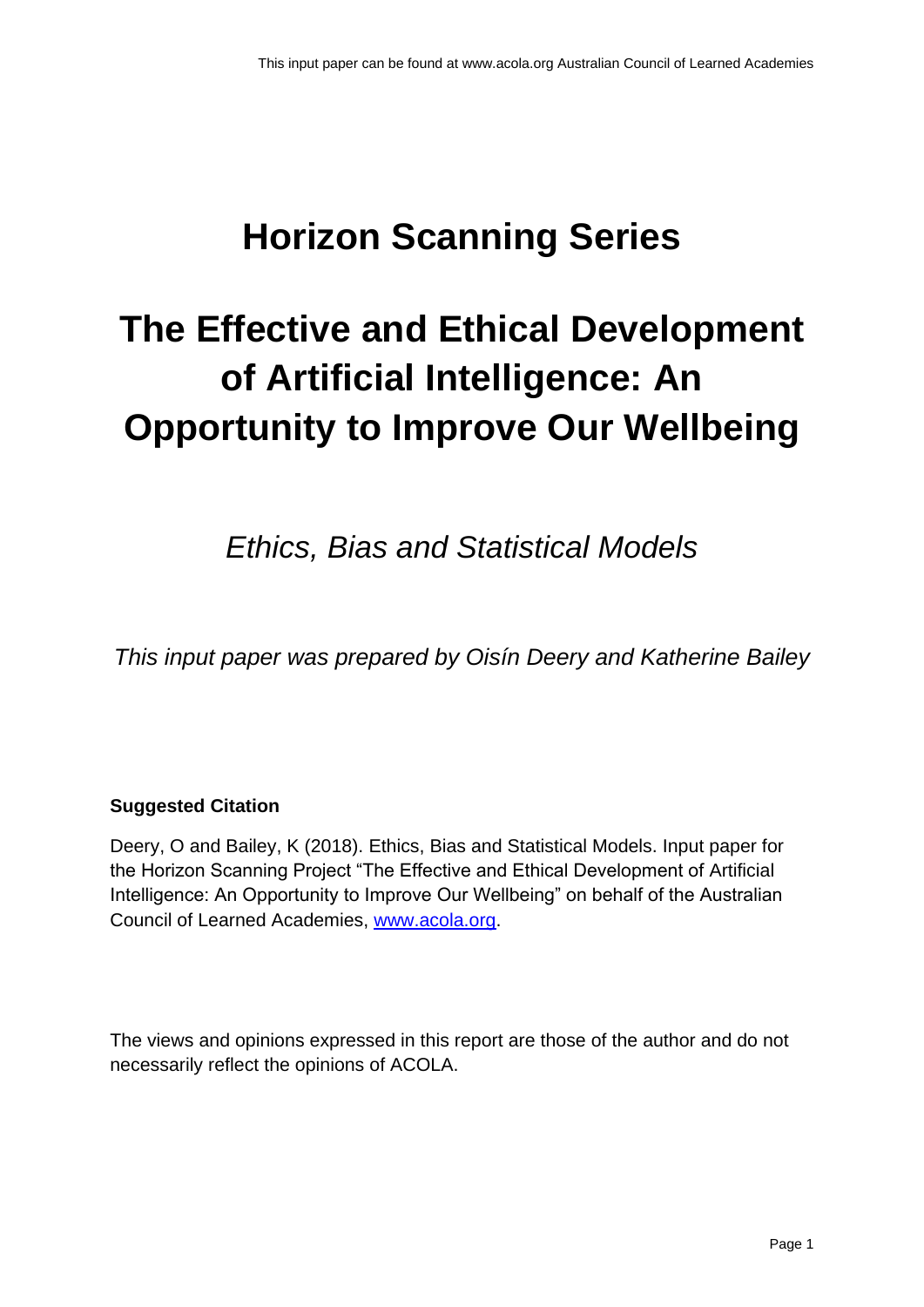# **Ethical problems with statistical models**

Dr. Oisín Deery, Lecturer, Department of Philosophy, Monash University Katherine Bailey, Senior Manager, Artificial Intelligence, Accenture Technology

### **1 Introduction**

In this article, we will briefly consider three questions and how they might be answered.

- (a) Are there problems with using models based on population averages for predicting individual outcomes?
- (b) How might using such models contribute to the further marginalization of already vulnerable population groups?
- (c) What other sources of bias in statistical models should we be concerned with?

We will take these three questions in turn.

### **2 General problems**

Let us address the first question:

(a) Are there problems with using models based on population averages for predicting individual outcomes?

Our answer to this question is "yes," with some caveats.

There are good and bad ways to use statistical models or algorithms to make predictions about individuals. For present purposes, a model is an abstract representation of a process, such as a bank's procedure for approving loan applications. We use the term "model" since the term "algorithm" picks out only the actual sequence of steps carried out during the training of a statistical model or at the time it issues predictions. Pedro Domingos, at the University of Washington, points out that in this sense of the term, algorithms cannot be biased. However, everyday use of the term "algorithm" generally picks out the trained model, which implicitly includes the data on which it was trained. If that data is biased, then there can be algorithms that embed biases, i.e., biased algorithms. Even so, for simplicity's sake we will use the term "model."

A statistical model takes data about the performance of variables as input, and assuming that this data is relevant to the outcomes the model is trying to predict, the model will make predictions about the outcomes based on the data. For example, a model might take data about factors judged as relevant to how likely people are to default on loans, and this model will then make predictions about how likely a particular individual is to default. Such a model may be used to rank loan applications, with those made by people predicted to have the highest likelihood of defaulting ranked lowest for approval, and those made by people predicted to have the lowest likelihood ranked highest (cf. Moritz et al. 2016).

Using a model in this way might seem to be a perfectly acceptable method for deciding whether to approve a loan, but only if certain conditions are met. First, the data on which the model relies must be suitably related to the performance of the variables that it is modeling. In the case of loan applications, the data should bear a direct relationship with whether people actually default on loans. It can be difficult to acquire such data, and in its absence modelers sometimes use what Cathy O'Neil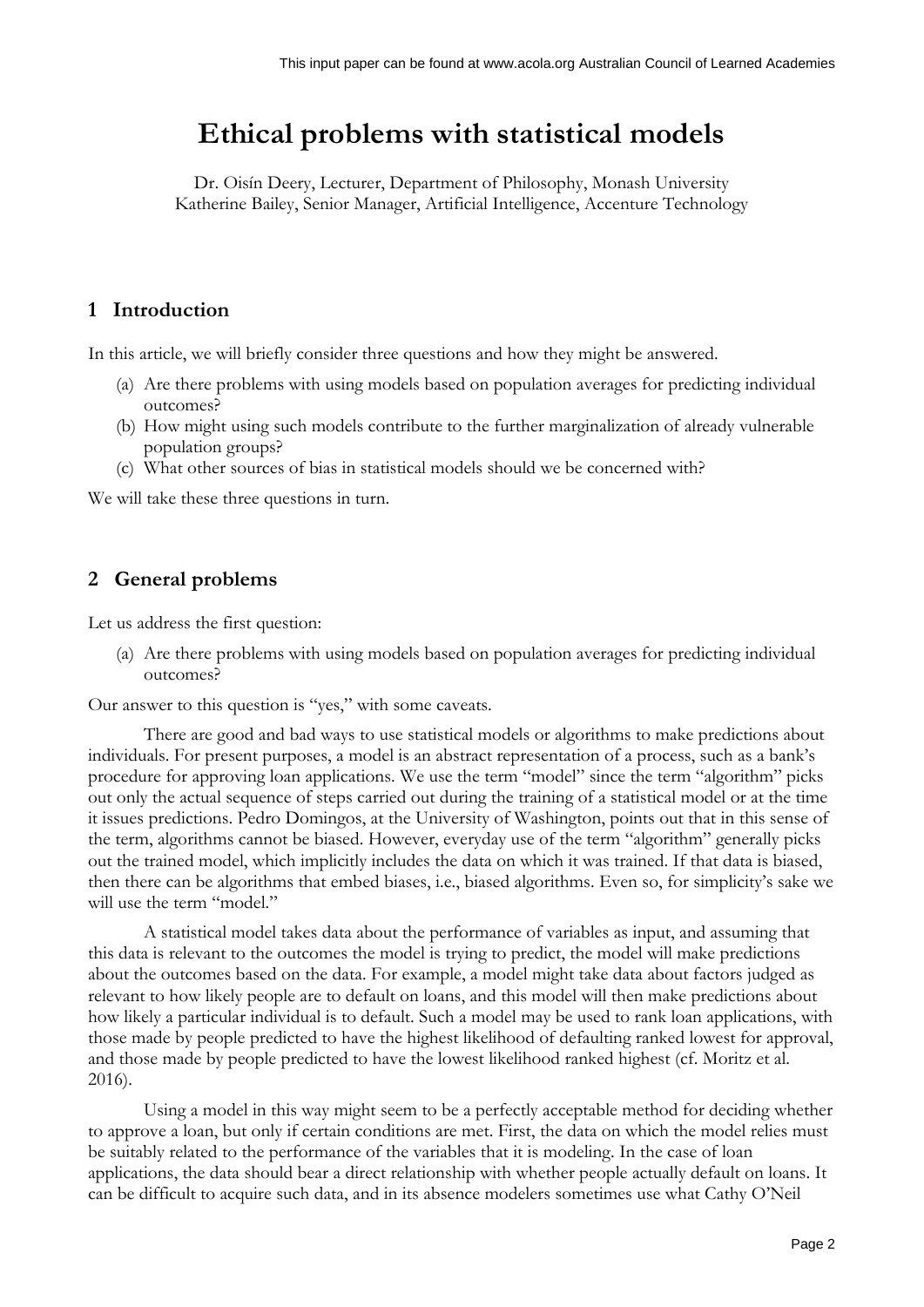(2016) calls "proxy" data. For example, a model might rely on correlations between a person's postal code or language patterns and their likelihood of defaulting. Relying on correlations of this sort is discriminatory, and therefore wrong. Relatedly, another requirement is not satisfied in this case, namely that the data the model relies on be suitably related to whether people actually tend to default on loans.

Second, the data must be relevant to the outcomes the model is trying to predict. In cases where proxy data is used, this requirement is not satisfied either.

Third, a statistical model or algorithm should be able to learn from its mistakes, by having the capacity to self-correct in response to errors. Sometimes, errors in prediction can result from a model's relying on proxy data, while at other times errors can result from the model's making predictions from too little data. Thus, a model may predict that a particular person has a high likelihood of defaulting on a loan because this prediction was made on the basis of the person's postal code, even when the person in question has never defaulted on a loan and is therefore unlikely to do so now. Alternatively, a model might make a prediction about how likely a person is to do something based on too little data, in which case the prediction will be statistically unsound. Either way, without the ability to learn from feedback, a model will generate faulty predictions. Such a model will not only lack any way of learning whether it was correct in its predictions, but anyone who relies on the model may end up accepting its predictions as justification for using the model. In this way, a loan officer in a bank might justify continuing to use what is in fact a faulty model by pointing to the apparent fact that it has helped to prevent a bank's approving loans to people whom the model predicted would be likely to default, even if those predictions were in error.

Even when the criteria discussed above are satisfied, there can still be problems with using models based on population averages for predicting individual outcomes. For one thing, we need to remember that the predictions made by any model have a degree of uncertainty attached to them. Let us assume that someone's personal information is plugged into a model, and the model predicts the probability of this person's defaulting on a loan. If a high probability is returned, the person will be denied the loan. Even ignoring problems with how data is collected, and assuming perfect data about whether people tend to default on loans, models can sometimes make mistakes. This is because models are simplifications of whatever process is being modeled; no model can (or should) be complex enough to include information about all the variables that might actually bear on an actual-world process that we want to model. Models leave things out, and what they leave out will sometimes reveal the beliefs and goals of the people who designed it. So, for example, a model might deliberately be designed to sacrifice accuracy for efficiency. Because of this, the outputs of models often need to be taken with a grain of salt.

These issues have been considered in detail for various applications of statistical models or algorithms (see, e.g., Dwork et al. 2011; Feldman et al. 2014; Hardt et al. 2016).

# **3 Increasing marginalization**

We will now address the second question:

(b) How might using such models contribute to the further marginalization of already vulnerable population groups?

As noted above, a model's relying on correlations between a proxy factor like a person's postal code and the likelihood of defaulting on a loan is discriminatory and ethically wrong. One reason it is wrong is that it further marginalizes people from already vulnerable groups. Most people living in a postal code where people are poor will already be vulnerable for various social and economic reasons, quite apart from their being additionally marginalized explicitly on the basis of the postal code in which they happen to live.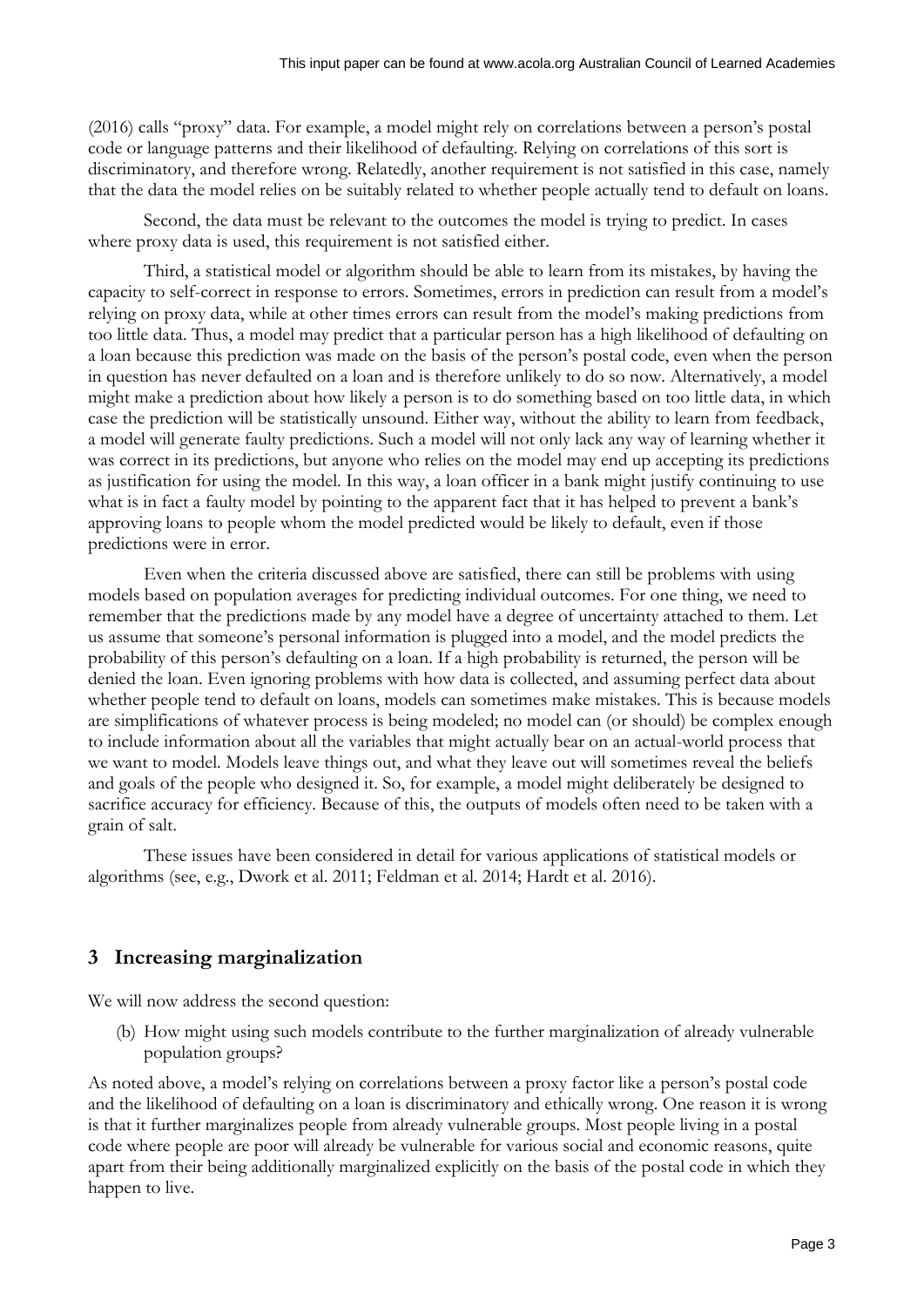There are, however, other reasons why reliance on statistical models can exacerbate the marginalization of already vulnerable groups. For example, credit scores are sometimes used to rank applicants for a job, such that applicants with good credit scores are deemed preferable to those with bad scores. The justification for this practice might, for example, point to a correlation between people's having good credit scores and their tending to be punctual or follow rules, traits an employer might deem as desirable. The problem, however, is the uncertainty in making predictions on the basis of correlations. People who are punctual and follow rules can sometimes have bad credit scores merely because of bad luck. Yet these people will be penalized not only in being deemed relatively bad hires. They will be also penalized, in some cases, by the fact that they're not being hired will further decrease their credit score, in turn making it harder to gain employment. In this way, there can be a trade-off between a model's generating useful predictions and the way in which it might increase marginalization by inaccurately categorizing people sometimes.

When statistical models are used to inform hiring (and sometimes firing) decisions, further marginalization can occur. This is because statistical models are typically used in this way in the context of lower paid jobs, whereas hiring (and firing decisions) are more often made on the basis of personal judgment in the context of higher paid jobs. There are two problems here. First, those who have lower paid jobs will more often be at the mercy of the (often mistaken) outputs of such models, relative to those with higher paid jobs. Second, implicit biases in hiring practices for higher paid jobs will tend to prevent people from already vulnerable or marginalized groups from breaking into certain career pathways, since such biases will give people who already have higher paid jobs an advantage in such contexts.

The issues in relation to using statistical models in hiring practices, among other related use cases, have been considered by various researchers (see, e.g., Barocas et al. 2016; Hu & Chen 2017).

Bias in other contexts can be a problem too, sometimes even when statistical models are used with the laudable aim of reducing the influence of bias in human decision-makers. For example, statistical "recidivism models" aim at reducing the influence of bias (whether explicit or implicit) of judges in sentencing for crimes. But as various authors point out, these models in fact often serve only to reproduce and disguise bias. The data these models use is typically obtained from questionnaires that criminals are asked to complete. However, these data often include details about a criminal's upbringing, family, and social connections. Data of this sort ought to be irrelevant to a criminal's sentencing. Nevertheless, since the data is used to generate a "recidivism score" for criminals, and that score is used in sentencing, the data influences sentencing in a way that it should not. For example, a higher recidivism score will often result in a longer sentence. Even more perniciously, a longer sentence will often subsequently result in higher scores on the recidivism scale. Once again, we have a situation in which people from already marginalized groups in society can be further marginalized by statistical models.

The issues with using statistical models in relation to criminal sentencing have been dealt with in detail by Austin (2006), Vrieze & Grove (2010), Kort & Butters (2014), Angwin et al. (2016), Kehl et al. (2017), and Lum & Isaac (2016); compare Labrecque et al. (2014).

Relatedly, the healthcare industry now uses statistical techniques both in diagnosis and for identifying optimum treatments for patients. As two researchers recently noted in relation to these usecases, "If undisclosed algorithmic decision-making starts to incorporate health data, the ability of blackbox calculations to accentuate pre-existing biases in society could greatly increase" (Wilbanks & Topol 2016: 346). In the next section, we examine in more detail issue of biased data in healthcare applications.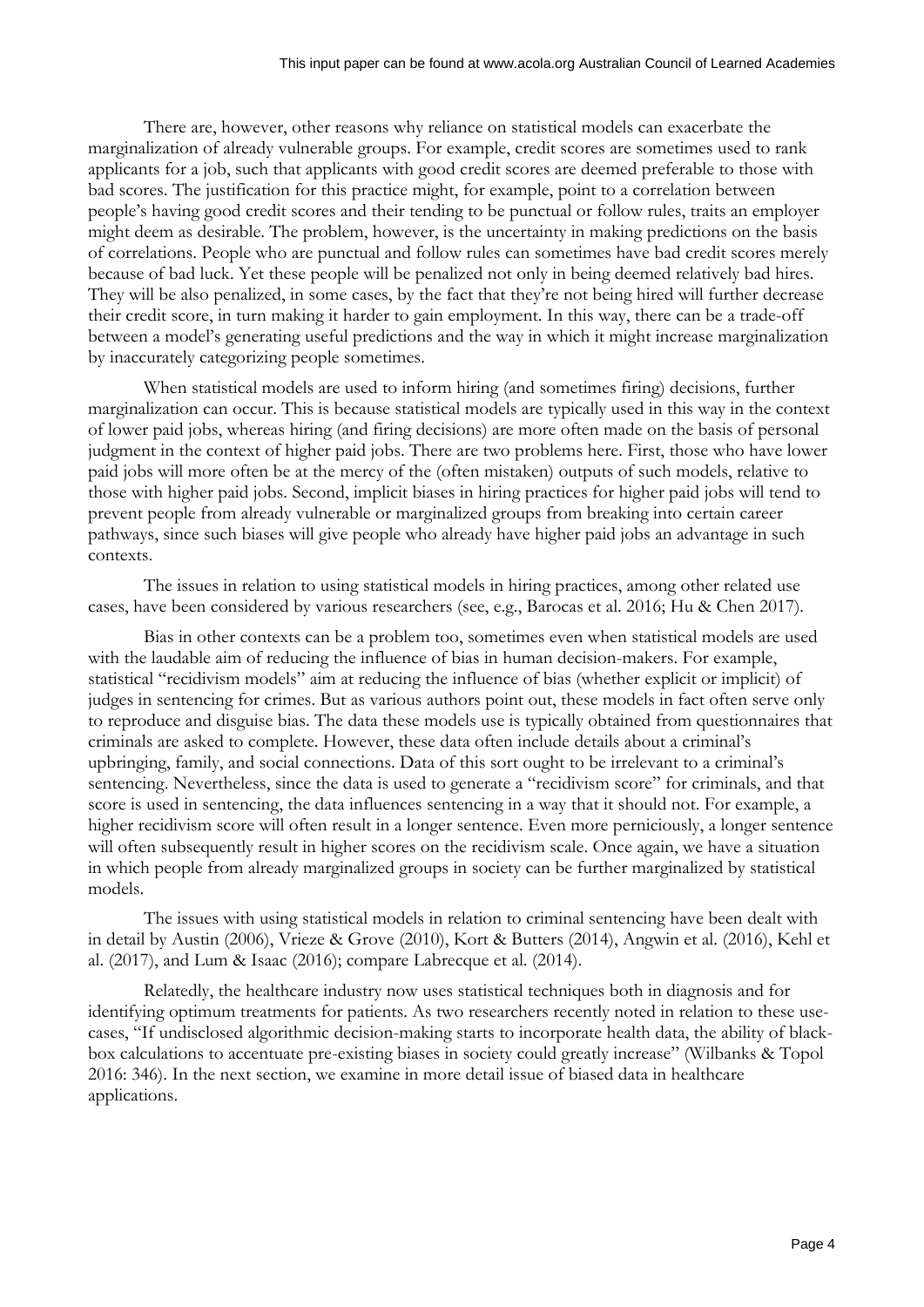### **4 Particular biases in statistical models**

Let us now address our third question:

(c) What other sources of bias in statistical models should we be concerned with?

Here, we will consider three examples where bias in models can have negative effects in increasing marginalization of already marginalized and vulnerable groups in society.

#### **4.1 Avoidable bias: dermatologist-level classification of skin cancer**

The data used to train a model can be anything. In the case of healthcare diagnostic tools, the data will be patient information of various sorts. However, patients can be seriously harmed as a result of two features of how statistical models might be deployed as diagnostic tools in healthcare. First, there are inherent limitations in what statistical models can do, as well as various problems in how these models are trained, that make them artificially stupid. Second, there is widespread misunderstanding of what machine learning systems are capable of, with a resulting overconfidence in their outputs.

Consider the following headline: "Stanford's artificial intelligence is nearly as good as your dermatologist" (Mukherjee 2017). The story behind the headline was the striking success that researchers at Stanford University had in training a model to distinguish between benign, malignant, and non-neoplastic lesions in patients (Esteva et al. 2017). In other words, the Stanford researchers claimed to have developed a system that could detect whether a skin lesion is cancerous or not. But the artificial intelligence or "AI" system they developed is a statistical machine learning model—here, a model performing a supervised learning task, which is to classify images of lesions based on labeled images of lesions that it has previously seen. What these researchers did is remarkable. Yet it is simply not true that their system is anything like "nearly as good as your dermatologist."

First, a broad point. Artificial General Intelligence (aka AGI, or "strong AI") is often roughly defined as a computer system that is at least as intelligent as an average human being. The problem with headlines like this one is that they suggest we already have statistical models that have reached this benchmark. Yet even if Stanford's AI is nearly as good at diagnosing skin cancer as a dermatologist, the term "AI" is misleading here.

The Stanford system is good, at best, at only one thing: diagnosing skin cancer. It cannot do anything else. It is nowhere near being as flexibly intelligent as an average human being. The Stanford system is, in other words, a "weak AI," meaning that it is good at a specific task or range of tasks, as opposed to a "strong AI," which is what AI researchers call whatever future system (if any) might be as flexibly intelligent as an average human.

Even if we focus just on the specific task of identifying skin cancer, the problems we mentioned still arise. First, the Stanford model is only as good as the data that it is trained on. And second, that potential weakness of the system is too easily overlooked by both the medical profession and by healthcare policymakers, especially when the media suggests that people should defer to Stanford's system to (almost) the same extent as to a dermatologist. However, people should not defer to the model's outputs in this way. If hospital administrators or policymakers were to make the mistake of doing so, patients could easily be put at increased risk of harm, including death, as we will now illustrate.

The Stanford researchers trained their system by using photos from predominantly white people as training data. Their system was trained on images from three datasets, including the ISIC (or International Skin Imaging Collaboration) Archive. This dataset comprises 13,786 images of lesions that are biopsy-proven and labeled as malignant, benign, or non-neoplastic. In this dataset, there are only two or three images of lesions on black skin. Because the Stanford model was not trained on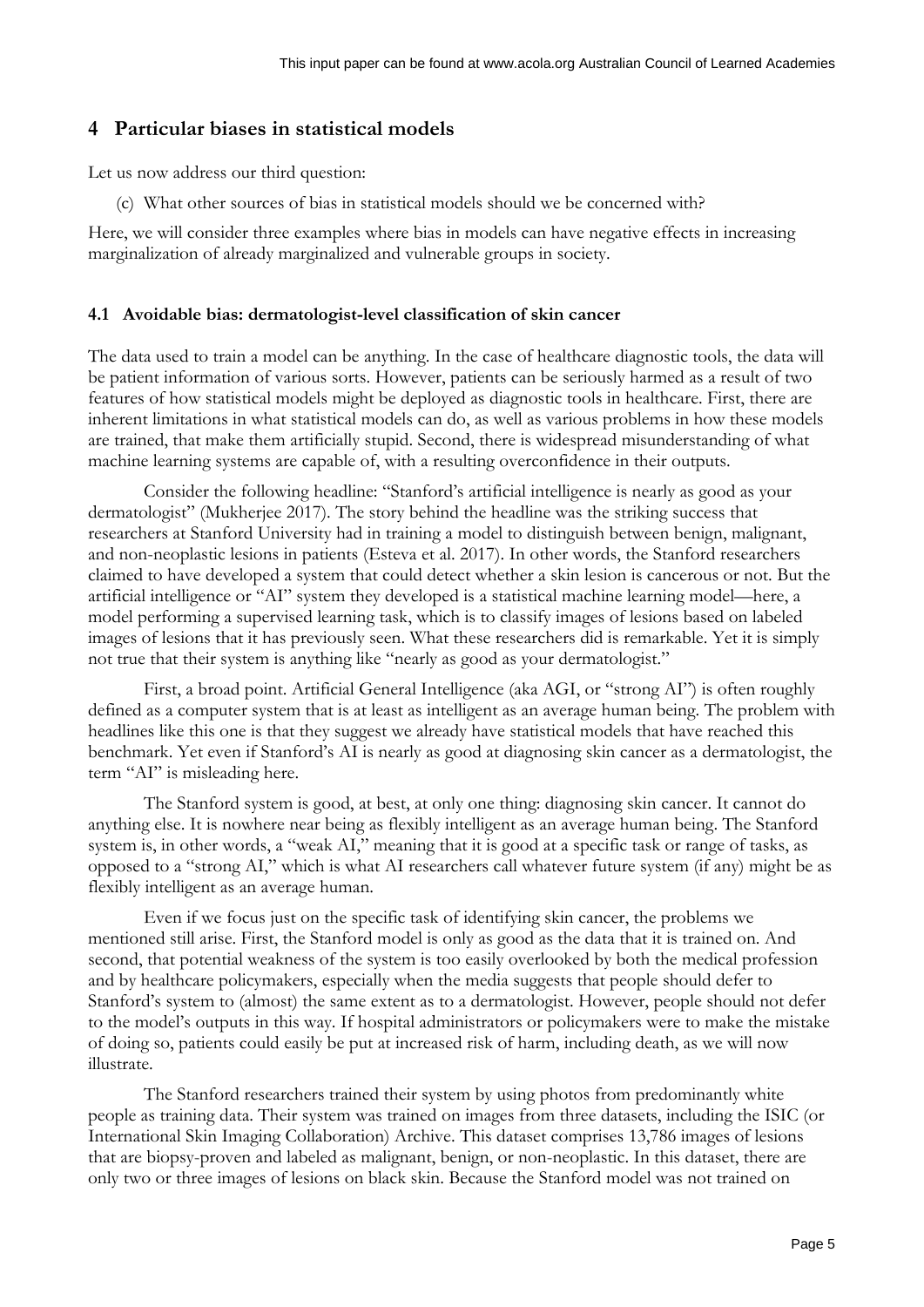images of lesions on black skin, it will simply not be able to reliably classify lesions in black patients. It could have learned to do this if it had been trained on appropriate data, but it was not.

It is doubtful the Stanford researchers were being explicitly racist in developing their model, although clearly, they were negligent (perhaps inadvertently) in not noticing or reporting this deficiency in their training data. Why did images of lesions on black skin not appear in the dataset?

It is unclear, but here are some hypotheses. First, fewer blacks than whites get skin cancer in the first place, partly as a result of natural UV protection in black skin (Glosser & Neal 2006). According to the Center for Disease Control and Prevention, for example, whites in the United States are almost thirty times more likely to present with skin cancer than blacks.<sup>1</sup> Thus, there are fewer cases of skin cancer among blacks to begin with. Worse, socioeconomic and medical insurance inequalities also contribute to fewer blacks presenting with lesions, mainly because they cannot afford to see a doctor, but also because of a relative lack of public education programs about skin cancer for blacks (Wich et al. 2011). Additionally, clinics at which blacks do present are typically the ones that tend to be less well-equipped to properly record lesions, since these clinics are often underfunded facilities in poorer neighborhoods. That such clinics are less well-equipped to adequately record lesions matters because the dataset on which the Stanford system was trained was developed partly with the aim of correcting for the fact that many medical images of lesions fail to meet minimum quality standards, including standards for adequate labeling. Thus, if existing images of lesions on black skin—many of which may have come from underfunded clinics—did not meet these standards, they would have been excluded from the dataset.

Whatever the explanation, the publicly available dataset on which the Stanford system was trained contains almost no images of lesions on black skin. By contrast, most dermatologists in the US receive extensive training in visually detecting skin cancer in blacks (despite—or perhaps because of having fewer clinical cases to work with). As a result, human dermatologists can be expected to vastly outperform the Stanford system in visually detecting malignant lesions in blacks. Of course, this result did not show up during the testing of the Stanford system against twenty-one board-certified dermatologists, since images of lesions on black skin also did not feature in that test.

If policymakers at a hospital were to deploy a model of this sort to diagnose skin cancer, at least as an app that a patient can use on their smartphone before deciding to see a doctor, as has actually been proposed (Lofgreen et al. 2016), then a black patient might be given the all-clear, despite actually having skin cancer, since the model will be unable to reliably classify lesions on anything except white skin. At worst, the patient might die. Yet had the patient instead been examined by a qualified dermatologist (or even by a properly trained diagnostic model), he or she might have survived, by being diagnosed and treated earlier.

One might think that no dermatologist would be crazy enough to hand over the bulk of their diagnostic work to such a model. However, it has been considered. In a commentary published alongside the *Nature* paper reporting the Stanford model's results, Sancy Leachman, a researcher in the Department of Dermatology at Oregon Health and Science University, together with Glenn Merlino of the National Cancer Institute, responded by saying that systems like Stanford's could open up opportunities for doctors to use their time in ways that advance the field, instead of in diagnosis (Leachman & Merlino 2017). As Leachman said in an interview: "Let's spend our time and brain power on something that hasn't yet been solved," and leave what we already know to the computers. Thus, reliance on such models poses a genuine risk to patients' welfare.

To safeguard patients, statistical diagnostic models have to be better developed, better understood by the medical profession, and in most cases only deployed in conjunction with human medical expertise, in what researchers call the "human-in-the-loop" model (Holzinger 2016). In that case, models of this sort might indeed be useful.

-

<sup>1</sup> Source: https://www.cdc.gov/cancer/skin/statistics/race.htm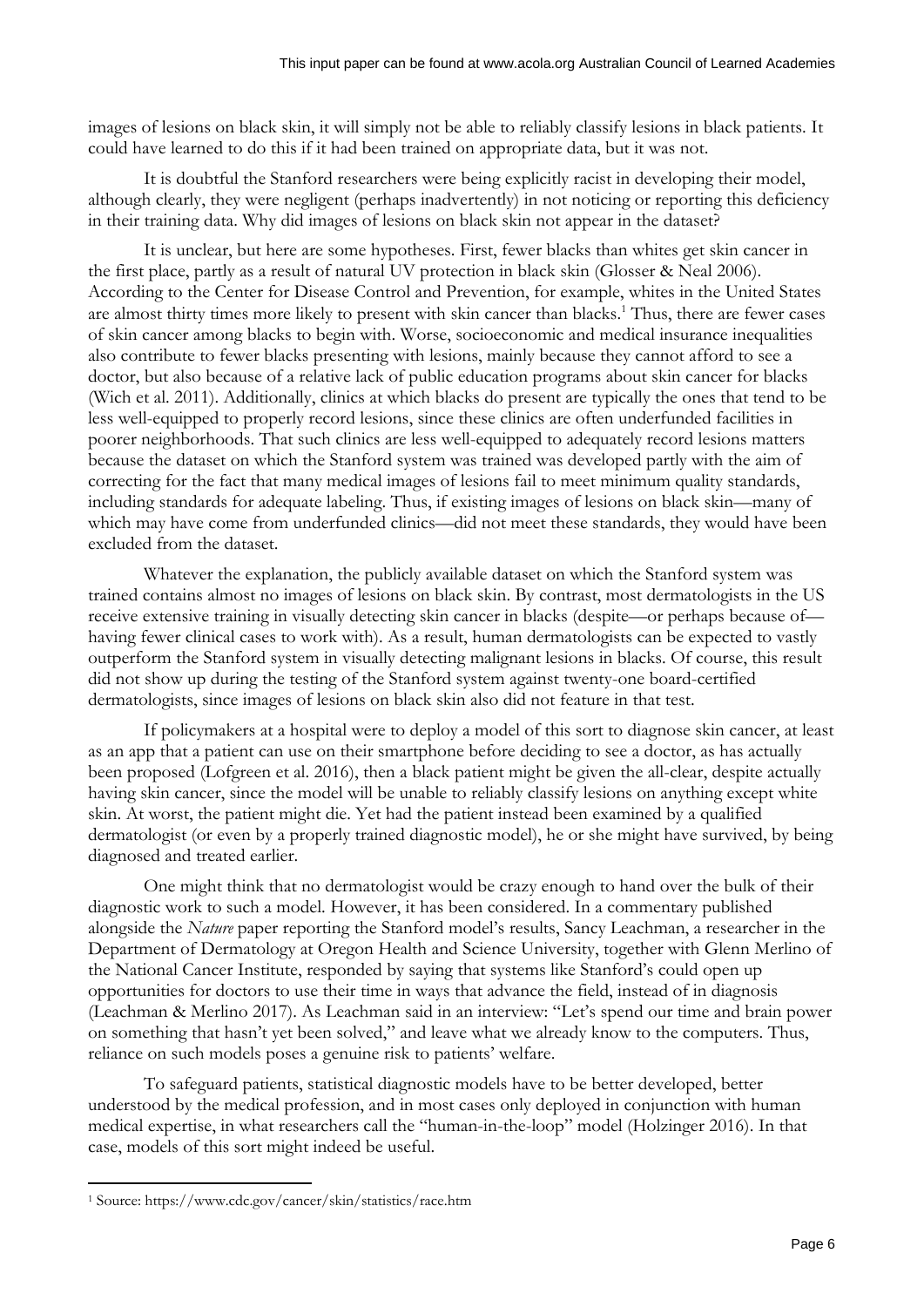In summary, the dangers posed by models like the Stanford system have three sources. First, the medical profession (as well as the media) tends to overestimate what any plausible statistical model is capable of. Second, such overconfidence stems partly from people's tendency to think that statistical models are somehow inherently more objective than their human counterparts. This confidence is misplaced. Third, the confidence is also misplaced since the researchers who develop statistical models can make mistakes, one of the most dangerous of which is to allow bias to be introduced into the data on which the models are trained.

Despite the fact that the potential consequences of the Stanford model's being deployed are serious, the root problem is easily addressed: use better data. Nevertheless, it is worth reemphasizing that even when statistical models are trained on better data, their limitations should be better understood by the professionals who use them, especially when the models are proprietary or "blackbox" in nature. In such models, the professionals who use them will not even know the basis for the outputs the system gives (Cohen et al. 2014). In the case of black-box models, unless a human is retained in the loop, deference to a model's output will differ little from deference to the proclamations of a supposedly divine oracle.

#### **4.2 Difficult-to-avoid bias: predicting criminality**

In other cases, it might not be clear how to train a model on better data. For example, researchers at Shanghai Jiao Tong University and McMaster University have claimed they have found evidence that criminality can be predicted from facial features. In their paper, Xiaolin Wu and Xi Zhang (2016) describe how they trained a model to be able to distinguish photos of criminals from photos of noncriminals with a high level of accuracy.

However, Wu and Zhang's results can be interpreted differently depending on what assumptions one brings to their paper, and what question one is interested in answering. The authors themselves simply assume, contrary to overwhelming evidence (e.g., Bobo & Thompson 2006), that there is no bias in the criminal justice system. Consequently, Wu and Zhang assume that the criminals whose photos they used as training data are a representative sample of the criminals in the wider population (including those who have never been caught or convicted for their crimes). The question in which Wu and Zhang are interested is whether there is a correlation between facial features and criminality. Given their assumption, they take their results as evidence that there is such a correlation.

Suppose, instead, that one starts from the assumption that there is no relationship between facial features and any putative criminality trait. In place of this question, one might instead be interested in whether there is bias in the criminal justice system. In that case, one will take Wu and Zhang's results as evidence that there is indeed such bias—i.e., that the criminal justice system is biased against people with certain facial features. After all, this hypothesis would also explain the difference between the photos of convicted criminals and the photos of people from the general population. The authors did not consider this alternative possibility. Indeed, they appear to be saying that while humans may be prone to bias, machine learning systems are not. They are explicit about this claim, in their response to critics:

[S]ome of our critics seemed to suggest that machine learning tools cannot be used in social computing simply because no one can prevent the garbage of human biases from creeping in. We do not share their pessimism. Like most technologies, machine learning is neutral. (Wu & Zhang 2017)

However, it is clear that the data on which Wu and Zhang's system was trained had ample scope for human bias to enter at every step of the way, from the initial arrest to the conviction of each individual whose photograph appears in the dataset. The fact that Wu and Zhang dismiss this fact out of hand is disconcerting, to say the least. Indeed, they appear to suggest that we should deploy a system like this in the real world. Such a move could have disastrous consequences. For some purposes, such as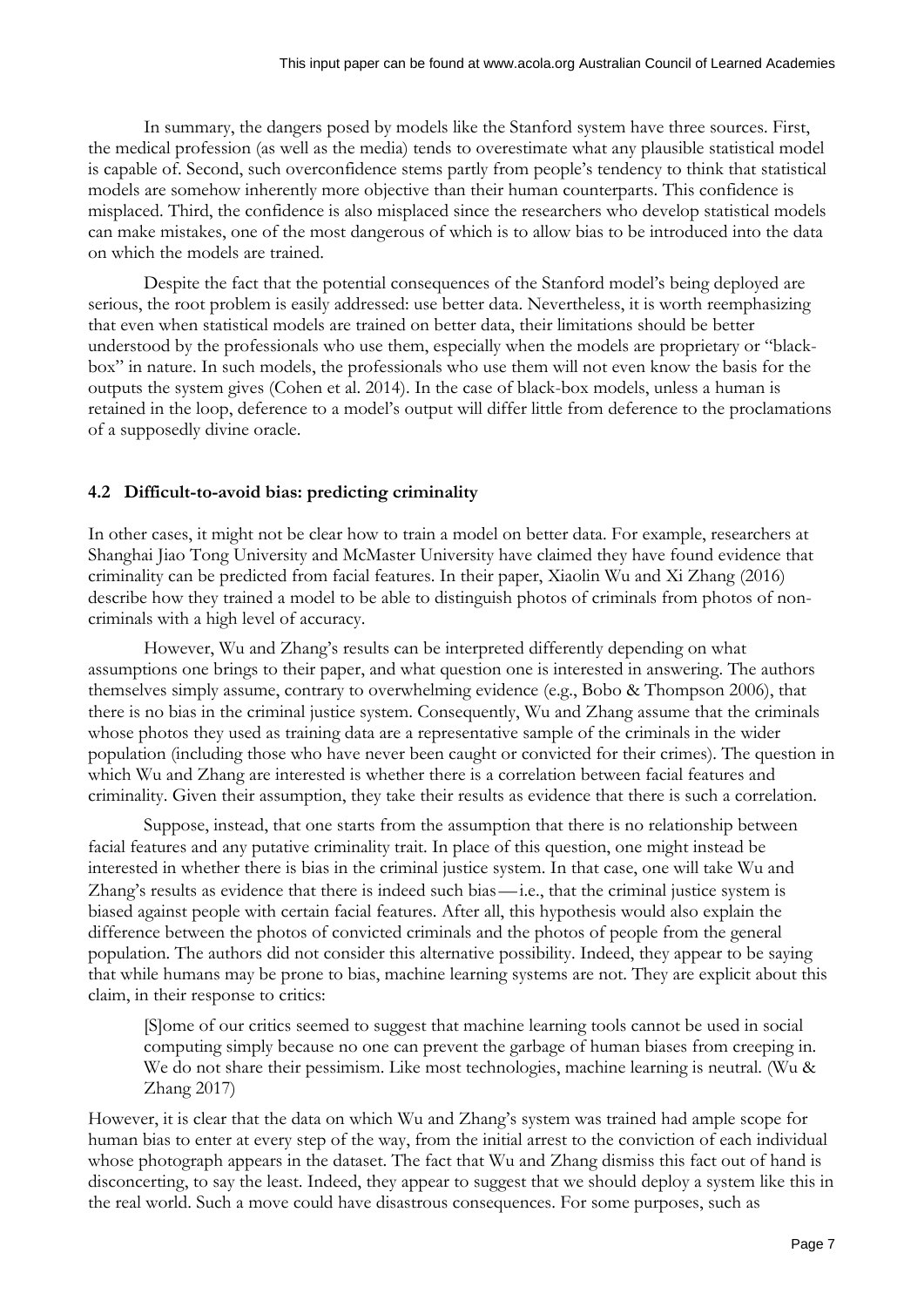advertising, a false positive (an innocent person being identified as a criminal) would have few, if any, serious consequences. Yet for most purposes, a false positive could have ethically unacceptable results, e.g., unwarranted scrutiny of people who have done nothing wrong, or worse, arrests of innocent individuals.

Unlike in the case of the Stanford model for categorizing skin lesions, the bias in the data on which Wu and Zhang's model was trained seems difficult to eradicate, short of completely eradicating bias within the criminal justice system—a laudable aim that will probably not be achieved any time soon. Even then, it is unclear that the question Wu and Zhang set for themselves makes sense, since it is not clear what the trait of criminality is that their system is trying to measure, or how (even if there were such a trait) it might correlate with an individual's facial features.

Even more than in the case of Stanford's model for identifying skin cancer, one should resist any temptation one might feel to overestimate what a model like Wu and Zhang's is capable of. What Wu and Zhang fail to acknowledge is that human biases can infect the data on which supposedly "neutral" statistical models train, which will result in these models' also being biased. Indeed, were Wu and Zhang's model actually to be deployed in the world, it might even function perniciously to amplify the biases already present in the criminal justice system.

#### **4.3 Impossible-to-avoid bias? NLP and word embeddings**

In this section, we briefly consider yet another way in which bias might be introduced into the data on which statistical models are trained.

Despite great strides in natural language processing (NLP) by data-driven approaches, natural language understanding remains elusive. There is, however, a new technique for representing the words of a language that is proving incredibly useful in many NLP tasks, such as sentiment analysis and machine translation. The representations in question are known as "word embeddings," which involve mathematical representations of words that are trained from millions of examples of actual word usage. Word embeddings capture patterns of relationships between words in a multidimensional vector space. To use a classic example, a good set of representations would capture the relationship "king is to man as queen is to woman" by ensuring that a particular mathematical relationship holds between the respective vectors (specifically, king – man + woman = queen).

Such representations are at the heart of Google's new translation system, although they are representations of entire sentences, not just words. According to researchers at the Google Brain Team, this new system "reduces translation errors by more than 55%–85% on major language pairs measured on sampled sentences from Wikipedia and news websites" (Le & Schuster 2016) and can even perform zero-shot translations, i.e., translations between language pairs for which no training data exists.

However, researchers at Boston University and Microsoft Research (Bolukbasi et al. 2016) quickly noticed that Google's Word2Vec data set was apparently sexist. For example, just as the relationships "man is to woman as king is to queen," and "sister is to woman as brother is to man," were captured by word embeddings, so too were the relationships "man is to computer programmer as woman is to homemaker," and "father is to doctor as mother is to nurse."

The difficulty is that to work successfully, NLP systems relying on word embeddings need to learn the biases that exist in the bodies of text on which they are trained (Caliskan et al. 2017). After all, these biases are ours, and they are expressed in the instances of text on which the models in question are trained. Thus, if these models are successfully to learn the relationships that exist between words in our actual uses of language, they must learn relationships that are biased—including, for example, sexist relationships. Bias in the texts on which a model is trained are naturally going to be captured in the geometry of the word embeddings vector space. Worse, as Bolukbasi et al. put it, "The blind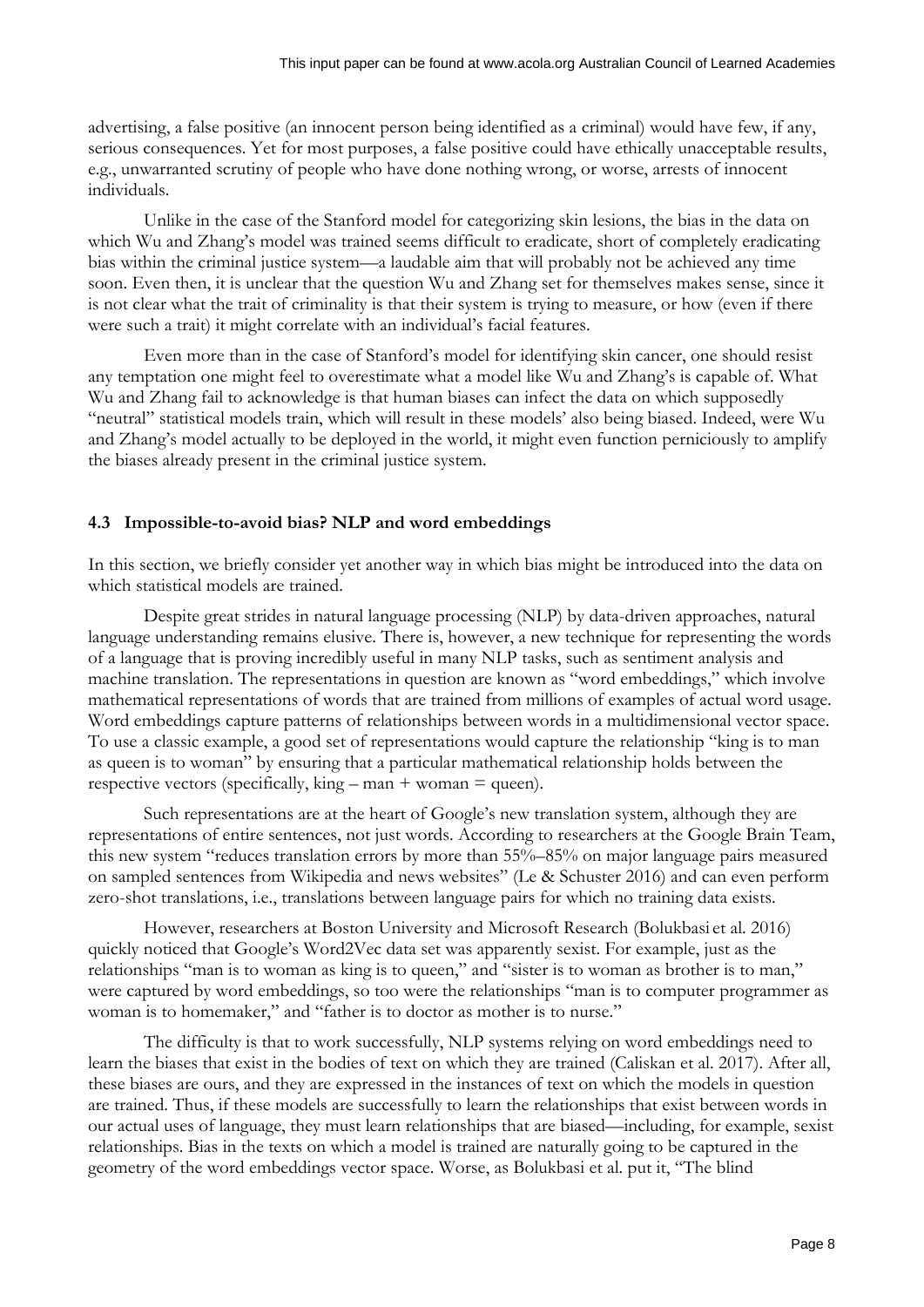application of machine learning runs the risk of amplifying biases present in data" (Bolukbasi et al. 2016).

Bolukbasi et al. describe a mathematical method, which they call "hard de-biasing." This method, they maintain, will partly reduce sexist and perhaps other unwanted bias (cf. Buolamwini & Gebru 2018) within the vector space, without compromising the overall structure—and thus the usefulness—of that space. However, they admit that their method is limited, and primarily works to reduce amplification of bias.

Of course, the best way to address the root of the problem might be obvious, and Bolukbasi et al. are aware of it. As they put it, "One perspective on bias in word embeddings is that it merely reflects bias in society, and therefore one should attempt to de-bias society rather than word embeddings" (Bolukbasi et al. 2016). However, that result is not something that can be achieved by means of a statistical model, if it can be achieved at all.

The important point is that even if Bolukbasi et al.'s method were to work for de-biasing word embeddings, some compensating measure (such as theirs) is needed to correct for the bias that these systems naturally acquire. So, vigilance is required. Both the developers and the users of any statistical model must resist any temptation they might feel to think that the model's outputs are more objective than the human-produced data on which it is trained. Additionally, developers and users must, in one way or another, take this fact into account, especially in cases where bias in the data seems impossible or difficult to eliminate.

#### **References**

- Angwin, Julia, Jeff Larson, Surya Mattu & Lauren Kirchner. (2016). Machine bias. ProPublica. https://www.propublica.org/article/machine-bias-risk-assessments-in-criminal-sentencing
- Austin, J. (2006). How much risk can we take? The misuse of risk assessment in corrections. *Federal Probation*, *70*(2): 58-63.
- Bobo, Lawrence D. & Victor Thompson (2006). Unfair by design: The war on drugs, race, and the legitimacy of the criminal justice system. *Social Research: An International Quarterly*, *73*(2): 445–472.
- Bolukbasi, Tolga, Kai-Wei Chang, James Zou, Venkatesh Saligrama & Adam Kalai (2016). Man is to computer programmer as woman is to homemaker? Debiasing word embeddings. arXiv:1607.06520 [cs.CL]
- Barocas, Solon & Andrew D. Selbst. (2016). Big data's disparate impact. *California Law Review*, *104*(671).
- Buolamwini, Joy & Timnit Gebru. (2018). Gender shades: Intersectional accuracy disparities in commercial gender classification. *Proceedings of Machine Learning Research*, *81*: 1–15.
- Caliskan, Aylin, Joanna J. Bryson & Arvind Narayanan (2017). Semantics derived automatically from language corpora contain human-like biases. *Science*, *356*(6334): 183–186.
- Cohen, I.G., R. Amarasingham, A. Shah, B. Xie & B. Lo (2014). The legal and ethical concerns that arise from using complex predictive analytics in health care. *Health Affairs*, *33*(7): 1139–1147.
- Dwork, Cynthia, Moritz Hardt, Toniann Pitassi, Omer Reingold & Rich Zemel. (2011). Fairness through awareness. arXiv:1104.3913 [cs.CC]
- Esteva, Andre, Brett Kuprel, Roberto A. Novoa, Justin Ko, Susan M. Swetter, Helen M. Blau & Sebastian Thrun (2017). Dermatologist-level classification of skin cancer with deep neural networks. *Nature*, *542*: 115–118.
- Feldman, Michael, Sorelle Friedler, John Moeller, Carlos Scheidegger & Suresh Venkatasubramanian. (2014). Certifying and removing disparate impact. arXiv:1412.3756 [stat.ML]